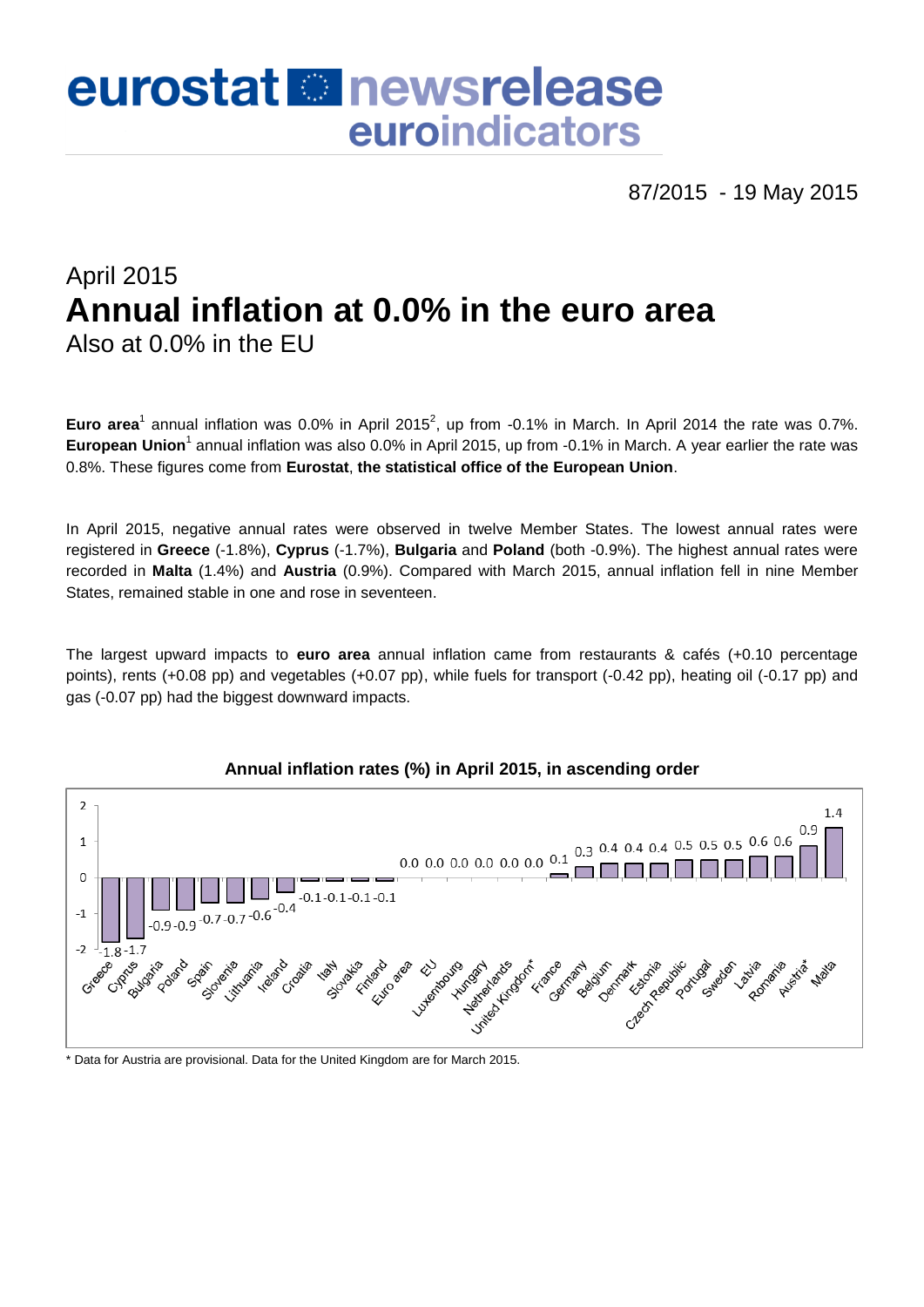#### **Inflation rates**<sup>3</sup> **(%) measured by HICP**

|                             | <b>Annual rate</b> |               |               |               |        |               |                       | <b>Monthly</b><br>rate |
|-----------------------------|--------------------|---------------|---------------|---------------|--------|---------------|-----------------------|------------------------|
|                             | Apr 14             | <b>Nov 14</b> | <b>Dec 14</b> | <b>Jan 15</b> | Feb 15 | <b>Mar 15</b> | Apr 15                | Apr 15                 |
| Euro area                   | 0.7                | 0.3           | $-0.2$        | $-0.6$        | $-0.3$ | $-0.1$        | 0.0 <sub>p</sub>      | 0.2p                   |
| <b>EU</b>                   | 0.8                | 0.3           | $-0.1$        | $-0.5$        | $-0.3$ | $-0.1$        | 0.0 <sub>p</sub>      | 0.3p                   |
| <b>Belgium</b>              | 0.9                | 0.1           | $-0.4$        | $-0.6$        | $-0.4$ | $-0.1$        | 0.4                   | 0.3                    |
| <b>Bulgaria</b>             | $-1.3$             | $-1.9$        | $-2.0$        | $-2.4$        | $-1.7$ | $-1.1$        | $-0.9$                | 0.5                    |
| <b>Czech Republic</b>       | 0.2                | 0.6           | 0.1           | $-0.1$        | $-0.1$ | 0.1           | 0.5                   | 0.4                    |
| <b>Denmark</b>              | 0.5                | 0.2           | 0.1           | $-0.3$        | 0.0    | 0.3           | 0.4                   | 0.2                    |
| Germany $4$                 | 1.1                | 0.5           | 0.1           | $-0.5$        | 0.0r   | 0.2r          | 0.3                   | $-0.1$                 |
| <b>Estonia</b>              | 0.8                | 0.0           | 0.1           | $-0.5$        | $-0.2$ | 0.0           | 0.4                   | 0.6                    |
| Ireland                     | 0.4                | 0.2           | $-0.3$        | $-0.4$        | $-0.4$ | $-0.3$        | $-0.4$                | $-0.1$                 |
| Greece                      | $-1.6$             | $-1.2$        | $-2.5$        | $-2.8$        | $-1.9$ | $-1.9$        | $-1.8$                | 0.4                    |
| <b>Spain</b>                | 0.3                | $-0.5$        | $-1.1$        | $-1.5$        | $-1.2$ | $-0.8$        | $-0.7$                | 0.7                    |
| <b>France</b>               | 0.8                | 0.4           | 0.1           | $-0.4$        | $-0.3$ | 0.0           | 0.1                   | 0.1                    |
| Croatia                     | $-0.1$             | 0.3           | $-0.1$        | $-0.6$        | $-0.4$ | 0.0           | $-0.1$                | 0.4                    |
| <b>Italy</b>                | 0.5                | 0.3           | $-0.1$        | $-0.5$        | 0.1    | 0.0           | $-0.1$                | 0.4                    |
| <b>Cyprus</b>               | $-0.4$             | 0.0           | $-1.0$        | $-0.7$        | $-0.8$ | $-1.4$        | $-1.7$                | 0.3                    |
| Latvia                      | 0.8                | 0.9           | 0.3           | $-0.3$        | 0.0    | 0.5           | 0.6                   | 0.6                    |
| Lithuania                   | 0.3                | 0.4           | $-0.1$        | $-1.4$        | $-1.5$ | $-1.1$        | $-0.6$                | 0.7                    |
| Luxembourg                  | 0.9                | 0.2           | $-0.9$        | $-1.1$        | $-0.3$ | 0.1           | 0.0                   | 0.1                    |
| Hungary                     | $-0.2$             | 0.1           | $-0.8$        | $-1.4$        | $-1.0$ | $-0.5$        | 0.0                   | 0.4                    |
| <b>Malta</b>                | 0.5                | 0.6           | 0.4           | 0.8           | 0.6    | 0.5           | 1.4                   | 2.8                    |
| <b>Netherlands</b>          | 0.6                | 0.3           | $-0.1$        | $-0.7$        | $-0.5$ | $-0.3$        | 0.0                   | 0.8                    |
| <b>Austria</b>              | 1.6                | 1.5           | 0.8           | 0.5           | 0.5    | 0.9           | 0.9p                  | 0.1 <sub>p</sub>       |
| Poland                      | 0.3                | $-0.3$        | $-0.6$        | $-1.0$        | $-1.3$ | $-1.2$        | $-0.9$                | 0.4                    |
| Portugal                    | $-0.1$             | 0.1           | $-0.3$        | $-0.4$        | $-0.1$ | 0.4           | 0.5                   | 0.4                    |
| Romania                     | 1.6                | 1.5           | 1.0           | 0.5           | 0.4    | 0.8           | 0.6                   | 0.2                    |
| Slovenia                    | 0.5                | 0.1           | $-0.1$        | $-0.7$        | $-0.5$ | $-0.4$        | $-0.7$                | 0.1                    |
| Slovakia                    | $-0.2$             | 0.0           | $-0.1$        | $-0.5$        | $-0.6$ | $-0.4$        | $-0.1$                | 0.3                    |
| <b>Finland</b>              | 1.3                | 1.1           | 0.6           | $-0.1$        | $-0.1$ | 0.0           | $-0.1$                | 0.0                    |
| Sweden                      | 0.3                | 0.3           | 0.3           | 0.4           | 0.7    | 0.7           | 0.5                   | 0.2                    |
| United Kingdom <sup>5</sup> | 1.8                | 1.0           | 0.5           | 0.3           | 0.0    | 0.0           | $\mathbb{Z}^{\times}$ | $\mathbb{R}^3$         |
| Iceland                     | 1.3                | $-0.6$        | $-0.4$        | $-0.1$        | $-0.8$ | $-0.1$        | -0.3                  | 0.2                    |
| <b>Norway</b>               | 1.5                | 2.0           | 2.0           | 1.9           | 1.8    | 1.7           | 1.8                   | 0.4                    |
| Switzerland                 | 0.1                | 0.1           | $-0.1$        | $-0.1$        | $-0.4$ | $-0.5$        | $-0.8$                | $-0.2$                 |



 $p =$  provisional  $r =$  revised  $\vdots =$  not available